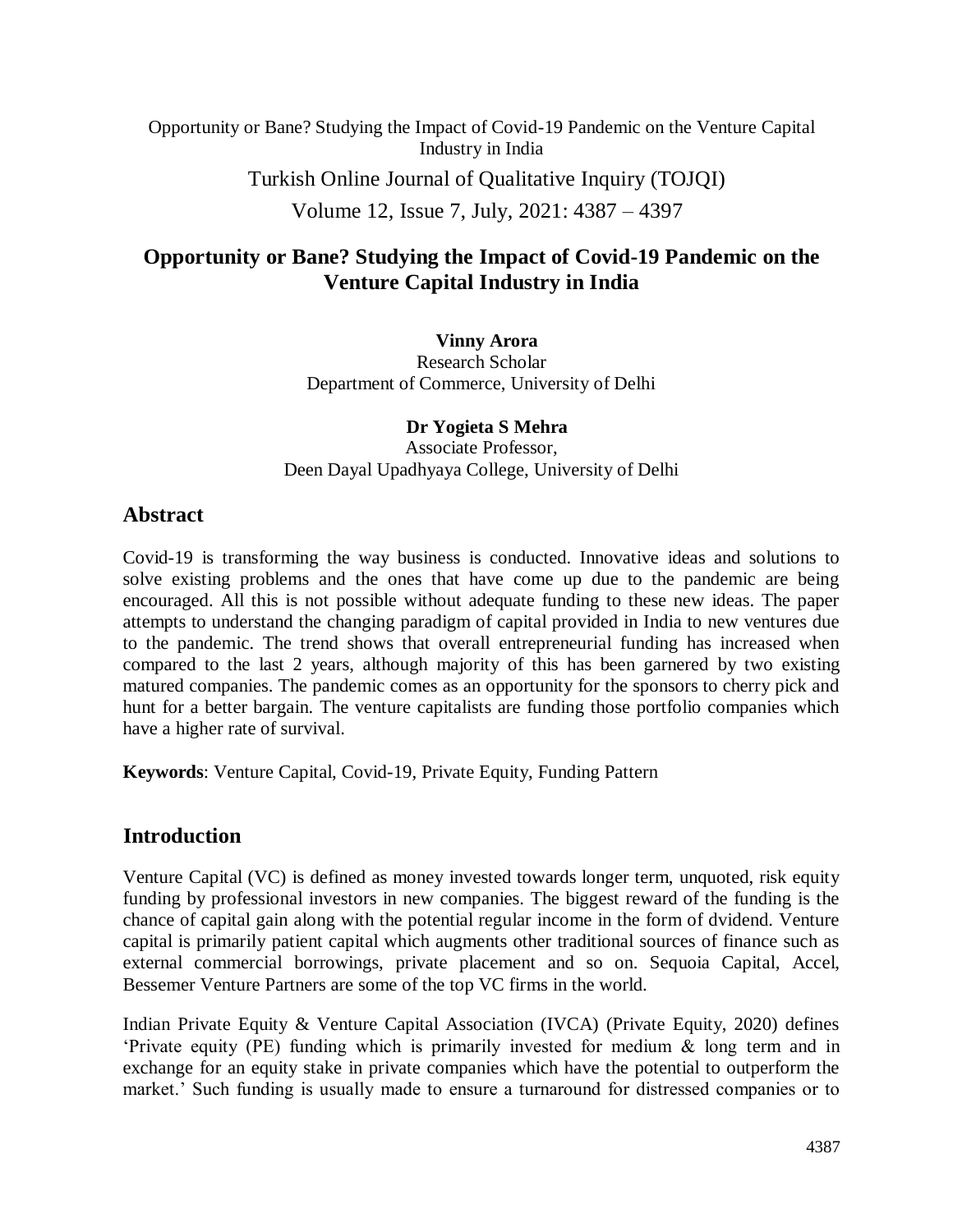provide liquidity in cases such as an IPO or to facilitate sale to a public organization. Few of the top PE firms are The Carlyle Group, KKR, and Blackstone.

Venture Capital and Private Equity are at times used interchangeably as both represents "risk equity finance" to business ventures, but in definition both are different. The major difference between the two lies in the stage of financing and the percentage stake acquired by the funds. VC funding generally represents early-stage financing: pre-seed, seed, and early rounds and involves acquisition of minority stake in the company whereas PE represents funding for those companies which are relatively matured, looking for expansion and growth financing and involves acquisition of large and sometimes majority stake in the company. VC financing is riskier as it invests in early stage of the investment cycle of a company.

Corona Virus Disease (Covid-19) has impacted various industries across the globe. A global crisis of this magnitude which brought the world to a standstill will have long lasting impact. Money which is an essential commodity for any economy, more so for a fast-developing nation like India becomes tough to come by in such times of crisis. Venture Finance which is a very important source of funding for startups as well as matured companies nosedived immediately after the announcement of the nationwide lockdown imposed by the Government of India (GOI) in March 2020.

VC-PE investments in India rose to their highest levels in the last decade at \$45 billion<sup>1</sup>. This was due to rise in average deal size as well as increase in quantum of large deals. India has been growing at a fast pace and in order to achieve the vision of a \$5 trillion economy by 2024- 25, India needs to attract a lot of investment. VC-PE investment has been growing steadily as an alternate source of financing; thus, it becomes important to study the impact of Covid-19 on the quantum as well as the funding pattern of VC-PE investments.

Covid-19 undoubtedly has changed the contours of investment as investors are cautious funding riskier bets and look to negotiate for more favorable terms and conditions. A paper on the Harvard Law School Forum on corporate governance which has discussed the impact of covid- 19 on investment terms of VC mentions change in the terms of liquidation preference, changes in priority of funds that will be invested, change in participation rights, and expanded preferred stock voting protections as some of the changes to investment terms applicable to future PE deals. It also remains to be seen how the investment firms use the current COVID-19 crisis for bargain hunting as new companies look for 'survival funding rather than growth capital'.

#### **Literature Review**

The ongoing COVID-19 pandemic has led to a very large economic shock which is much bigger than what was linked with the 2008 Financial Crisis which originated in the US and akin to the level of uncertainty created during the 1929 Great Depression (Scott R. Baker, 2020). The 2020 recession is expected to be one of the most serious recessions since the Second World War (Francisco Linan, 2020). The study revealed that the pandemic will be generally damaging, but it might not be as bad as it was initially thought. The pandemic will have an effect on the sources of entrepreneurial finance all across the world.

Traditionally venture finance requires in-person interaction between the potential investors and the entrepreneurs and such a relational nature of risk financing is expected to make VC more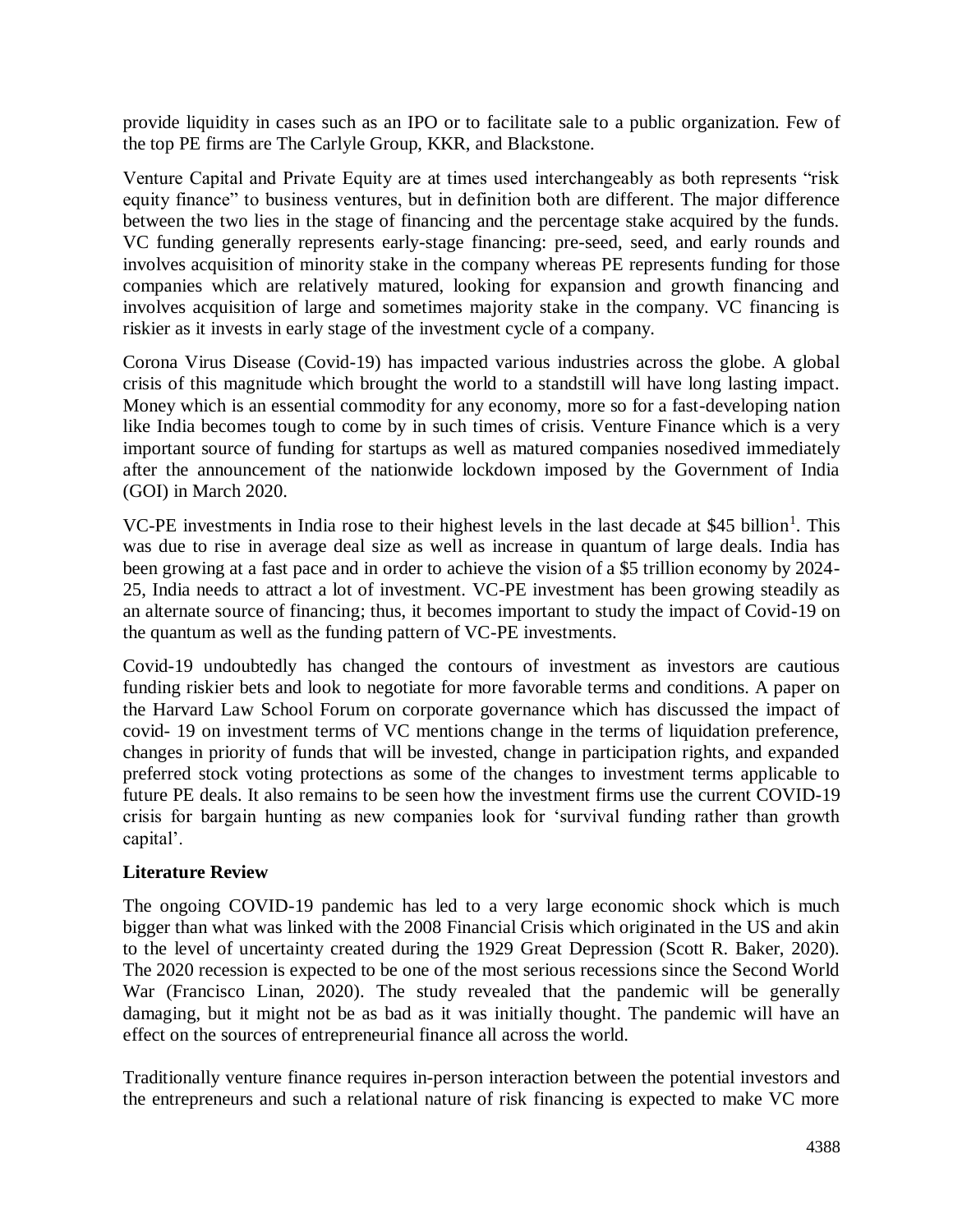susceptible to the ongoing crisis (Ross Brown, 2020). The quantum of new equity deals has substantially declined in the United Kingdom since the onset of the pandemic with seed stage being the most affected.

A lot of research is being conducted to study the impact of the pandemic on various funding sources. A survey of institutional venture capitalists at the height of the pandemic in September 2020 revealed that they have slowed their pace of investment by 71% of regular and expect to invest 81% of regular in 2021 (Paul Gompers, 2020). Overall, VC's expect little effect on their fund performance in terms of Internal Rate of Return **(IRR**, -1.6%) and Multiple on Invested Capital (**MOIC**, -0.07).

High growth companies create employment, fuel innovation, and add to the economic growth of a nation, and thus VC-PE funds, angels and crowdfunding platforms play a critical role in facilitating a financial 'runway' that helps the start-ups with an opportunity to attain profitability (Mason, 2020). Mason documents that Covid-19 will lead to a decline in entrepreneurial finance, both in number of deals as well as total funds invested which will lead to a negative impact on the economic growth, as investment firms shall lose their enthusiasm for VC as an alternative investment option.

VC saw a sharp decline following the covid-19 pandemic and was not limited to any particular sector or category. The downturn is seen across industries and is largely concentrated in earlystage ventures which is consistent with recessions over the past 40 years (Sabrina T. Howell, 2020). PE managers are of the opinion that 4 out of 10 of their portfolio companies have been moderately negatively affected and 1 out of 10 has been very negatively affected by Covid-19 (Paul A. Gompers, 2020). Despite the pandemic, the PE fund managers are looking for new investment opportunities and viable business opportunities to invest in. The PE managers though are more pessimistic than the VCs that were surveyed by the authors.

Covid-19 has led to startups leveraging successfully the resources which are available for survival as a first and immediate response to the crisis but at the same time the crisis has put the innovation and growth of these companies at risk. Thus, policies should help startups by mitigating the pressure of constrained cash-flow and at the same time it should aim at long-term measures with support from the broader entrepreneurial ecosystem which can ensure fast paced recovery and eventually growth (Andreas Kuckertz, 2020).

In order to minimize the impact of the pandemic, countries through the central banks are forced to pump in more funds in their economies. Since money is of limited supply and more so at the height of a pandemic, primary point of discussion should be prioritizing those industries which have been or are likely to be hit the hardest and accordingly prioritize funding for such categories of companies and other support instruments (Prohorovs, 2020).

Global crisis of such a magnitude will have a long-term impact on how money is allocated across sectors and industries (Andrea Bellucci, 2020). The paper examines the reallocation effect due to the ongoing pandemic on the VC industry and explains a shift which is happening in the funding related activity in deals in crisis related categories. They have established a positive relationship existing between the spread of Covid and venture capital investment in the deals happening in the pandemic, in terms of volume of invested funds and the frequency of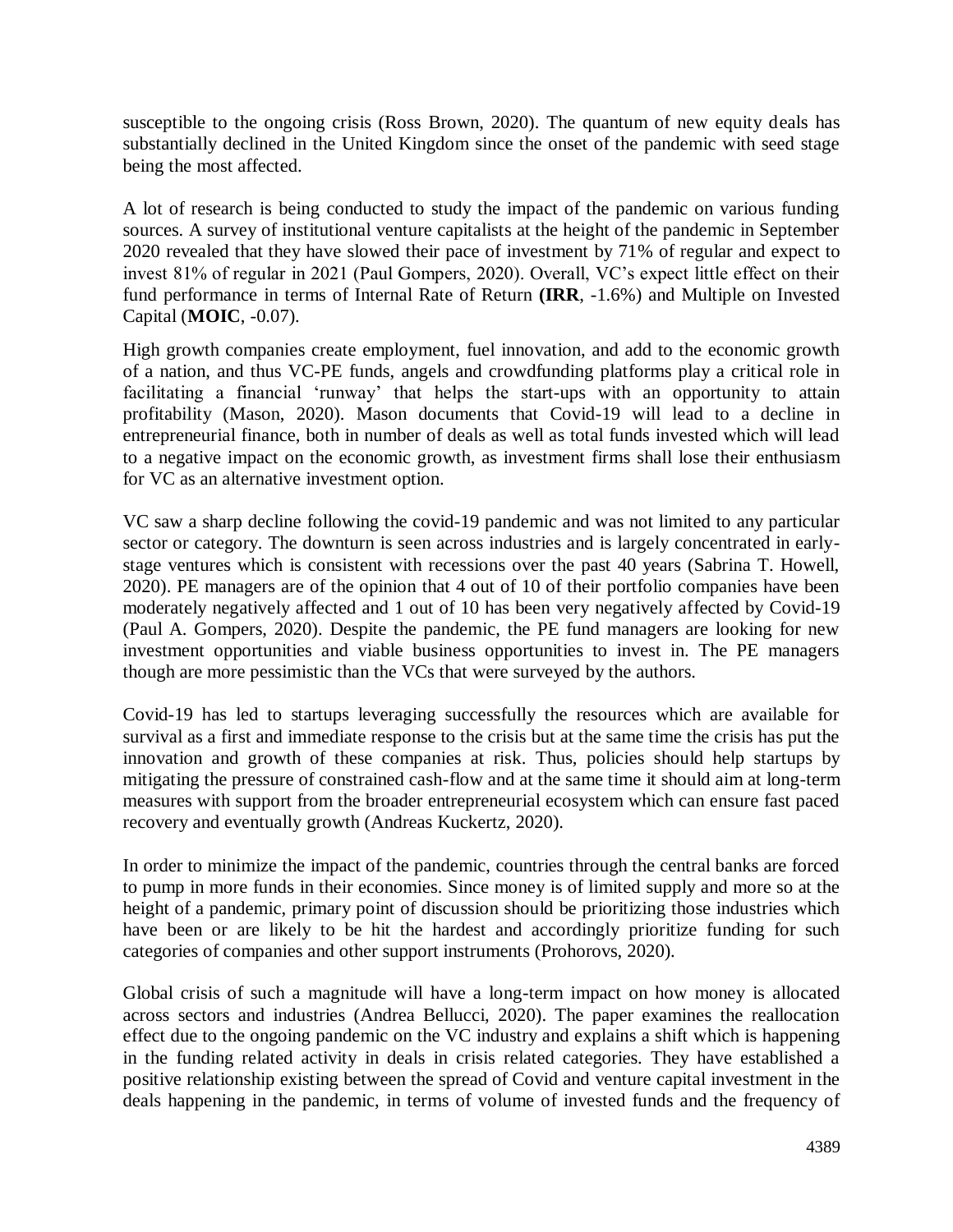transactions. It also establishes that the venture capitalists experience and origin affect the magnitude of the reallocation. Such research studies which study the impact of the current pandemic on the Indian Venture Capital market is limited and the current paper tries to fill this gap.

# **Objectives of the study**

Venture Capital is an important source of innovation, job creation and as a result contributes towards economic growth (Colin Mason, 2020). India is a developing economy and aspires to become a \$5 trillion economy by  $2024-25<sup>1</sup>$ . With increase in VC-PE fund raising over the years  $($41$  billion in  $2020)^2$ , entrepreneurial financing through VC-PE route is emerging as an important alternate route of financing. Covid-19 and follow up measures (lockdown and social distancing) to deal with the pandemic by the government has led to a slowdown and recession in India.

Thus, to bring out the actual impact of the pandemic induced crisis on the VC-PE industry is of utmost importance especially due to its increased importance as a funding source in the recent years. The primary objective underlining the current study is as follows:

- 1. To document the impact of Covid-19 on the VC-PE flows in the Indian economy
- 2. To investigate the VC funding pattern as a result of the crisis

# **Research Methodology**

Data for the current study has been collected from the Crunchbase database, regulatory sources, and company reports. Crunchbase is one of the leading and reliable providers of VC-PE data for Indian companies.

Collection of VC-PE data in India has its challenges like incomplete or unavailability of information, duplicate transactions and authenticity. This is due to the fact that there is no regulatory requirement for private companies to report such funding transactions in public domain.

In order to overcome such challenges, different databases follow different guidelines to comprehend public data available through news aggregators, news agencies, company filings, or information sourced directly from investment firms.

In light of the above challenges, current study uses the following parameters for selecting and filtering the secondary data for VC funding considering data arrangement in crunchbase.

- Only equity funding has been considered as debt funding is not clearly defined and can include term loan, convertible loan, or venture debt
- No private investment in public equity (PIPE) and post-IPO deals have been taken, so all the portfolio companies are private companies
- Data doesn't include any corporate round. Corporate round is a strategic investment which is made by a company rather than an investment firm.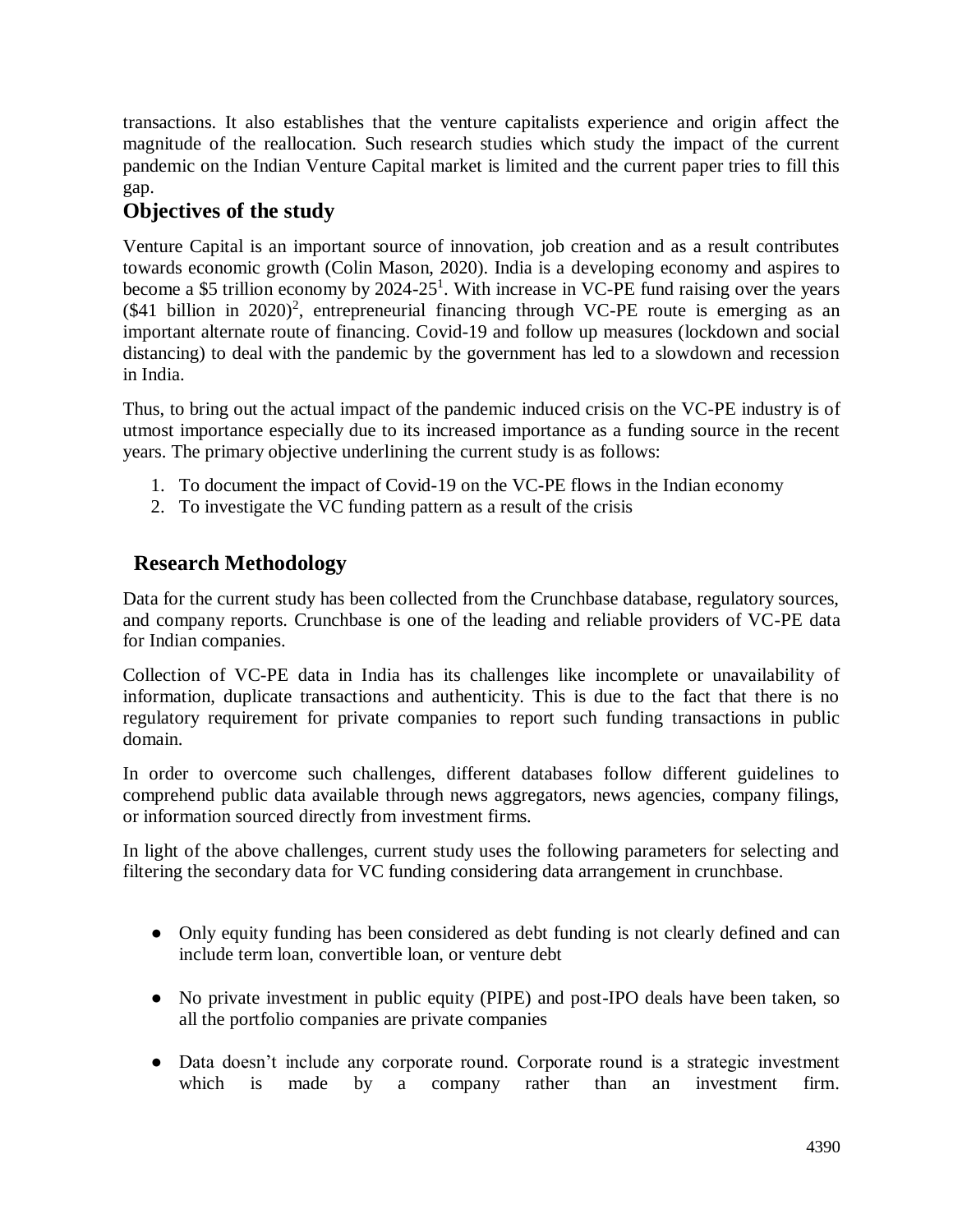Crunchbase uses various terminologies to depict the funding stage and to demarcate the funding type for the portfolio company. Only the funding stage terminologies relevant to this study have been mentioned below.

| <b>Funding Stage</b>  | <b>Definition as per Crunchbase</b> |  |  |
|-----------------------|-------------------------------------|--|--|
|                       | $\bullet$ Angel                     |  |  |
| Seed                  | • Pre-seed                          |  |  |
|                       | Seed<br>$\bullet$                   |  |  |
|                       | $\bullet$ Series A                  |  |  |
| Early-Stage Venture   | $\bullet$ Series B                  |  |  |
| Late-Stage Venture    | • Series C- Series J                |  |  |
| <b>Private Equity</b> | Late-stage round led by a PE firm   |  |  |

The funding stages- Early Seed, Seed, Early-Stage Venture, Late-Stage Venture, and Private Equity have been linked with funding type on the basis of data collected from crunchbase. Detailed explanation of funding type as used by crunchbase above has been mentioned in the appendix<sup>#</sup>.

Certain data points have been taken from periodic private equity reports by Indian Private Equity and Venture Capital Association (IVCA) prepared in association with consulting firms EY and Bain & Company. Data from all the sources have been checked for inconsistencies and only those transactions have been included which fulfill the above filters and criteria, like transactions will no deal size have been eliminated for consistency.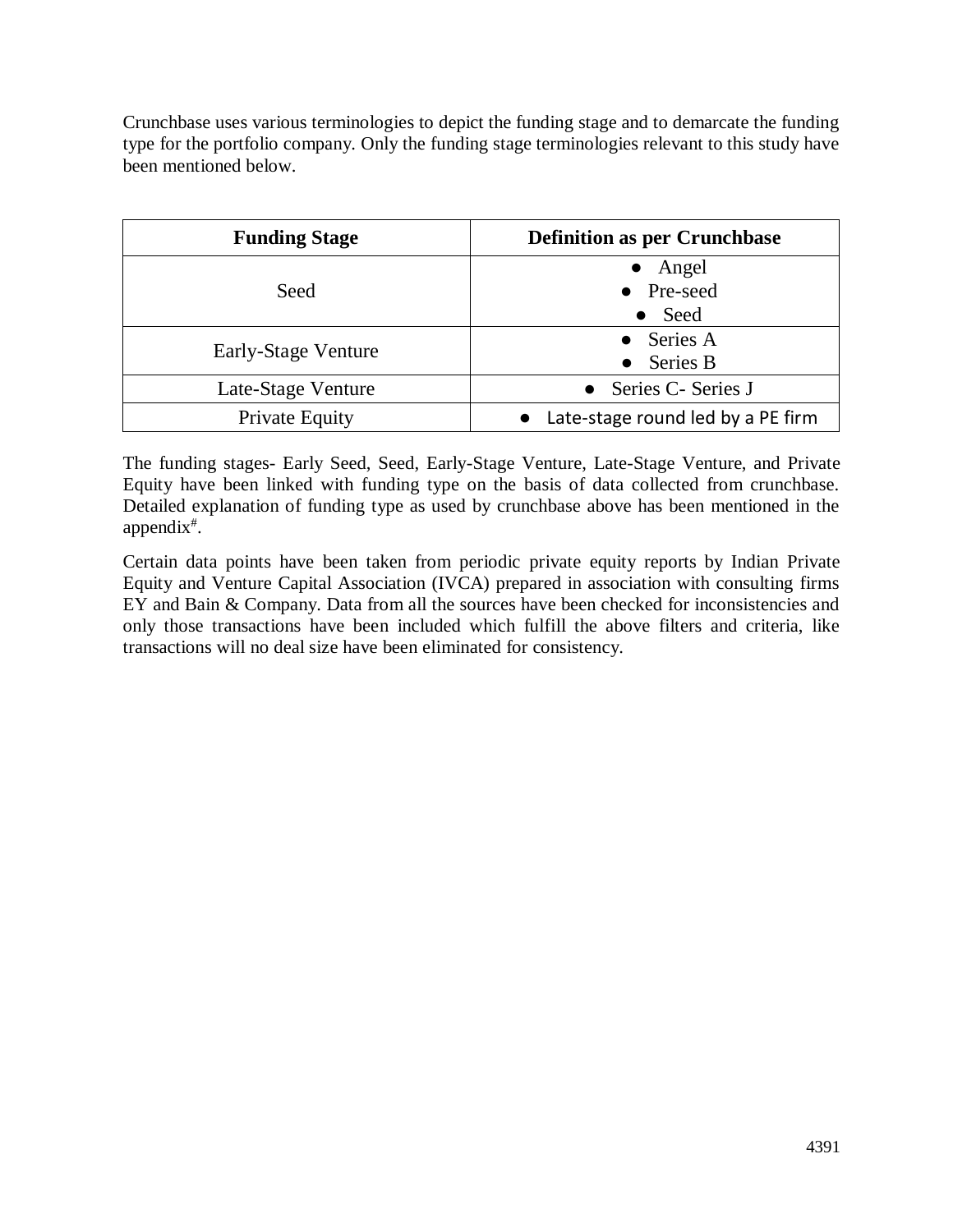## **Findings & Analysis**

Government of India (GOI) announced the nation-wide lockdown on March 24, 2020. Thus, in order to assess the post-covid impact on entrepreneurial finance, VC-PE data has been collected for the financial year 2020 (referred as post-covid 2020 thereafter). Since the lockdown was announced in March, so FY' 20 data doesn't include March figures.

| <b>Post-Covid Data Range</b> | <b>Period</b>           | <b>Referred As</b> |
|------------------------------|-------------------------|--------------------|
| FY 2020                      | April' 20- February '21 | Post-Covid 2020    |

For pre-covid comparison, VC-PE data has been collected for 2 years before covid-19. For consistency with FY 20 data, March data has been excluded in both FY 19 and FY 18 period.

| <b>Pre-Covid Data Range</b> | <b>Period</b>           | <b>Referred As</b> |
|-----------------------------|-------------------------|--------------------|
| FY 2019                     | April' 19- February '20 | Pre-covid 2019     |
| FY 2018                     | April' 18- February '19 | Pre-covid 2018     |

There were a total of 1071 VC-PE transactions for post-covid 2020 as compared to 1398 for pre- covid 2019, a 23% decline compared to last year. When we compare this to 1683 deals of pre- covid 2018, the decline comes out to be 36%. As previously highlighted in challenges with VC data, the above VC-PE data also has some deficiencies. Out of 1071 post-covid 2020 transactions, only 724 have a disclosed deal size. In order to further study the available data and draw conclusions, only those transactions have been studied which had a disclosed deal size.

724 post-covid 2020 transactions with disclosed deal size translates to a 27% decline when compared to 997 transactions of pre-covid 2019 and a 15% decline vis-à-vis pre-covid 2018. But the total deal size for post-covid 2020 transactions stood at a whooping \$27 billion as compared to \$17.7 billion in pre-covid 2019 and \$14.2 billion in pre-covid 2018. This translates to a 53% rise over FY 2019 and 90% over FY 2018.

| Quarter / Year   | FY<br>2020 | FY 2020* | <b>FY 2019</b> | <b>FY</b><br>2018 |
|------------------|------------|----------|----------------|-------------------|
|                  | 11.1       | 1.6      |                | 3.8               |
| $\mathcal{Q}$    | 7.6        | 3.8      |                |                   |
|                  | 6.2        | 3.2      | 7.0            |                   |
| )4               | 2.1        | 2.1      | 2.7            | 1.8               |
| <b>Full Year</b> | 27         | 10.7     | 17.7           | 14.2              |

#### **Table 1: Total Funding amount (Billion \$)**

 \*Figures without Reliance Jio & Reliance Retail funding Source: Crunchbase

The surprising rise in total deal value for FY 2020 especially in period of covid crisis can undoubtedly be attributed to bargain buying by investment firms as portfolio companies were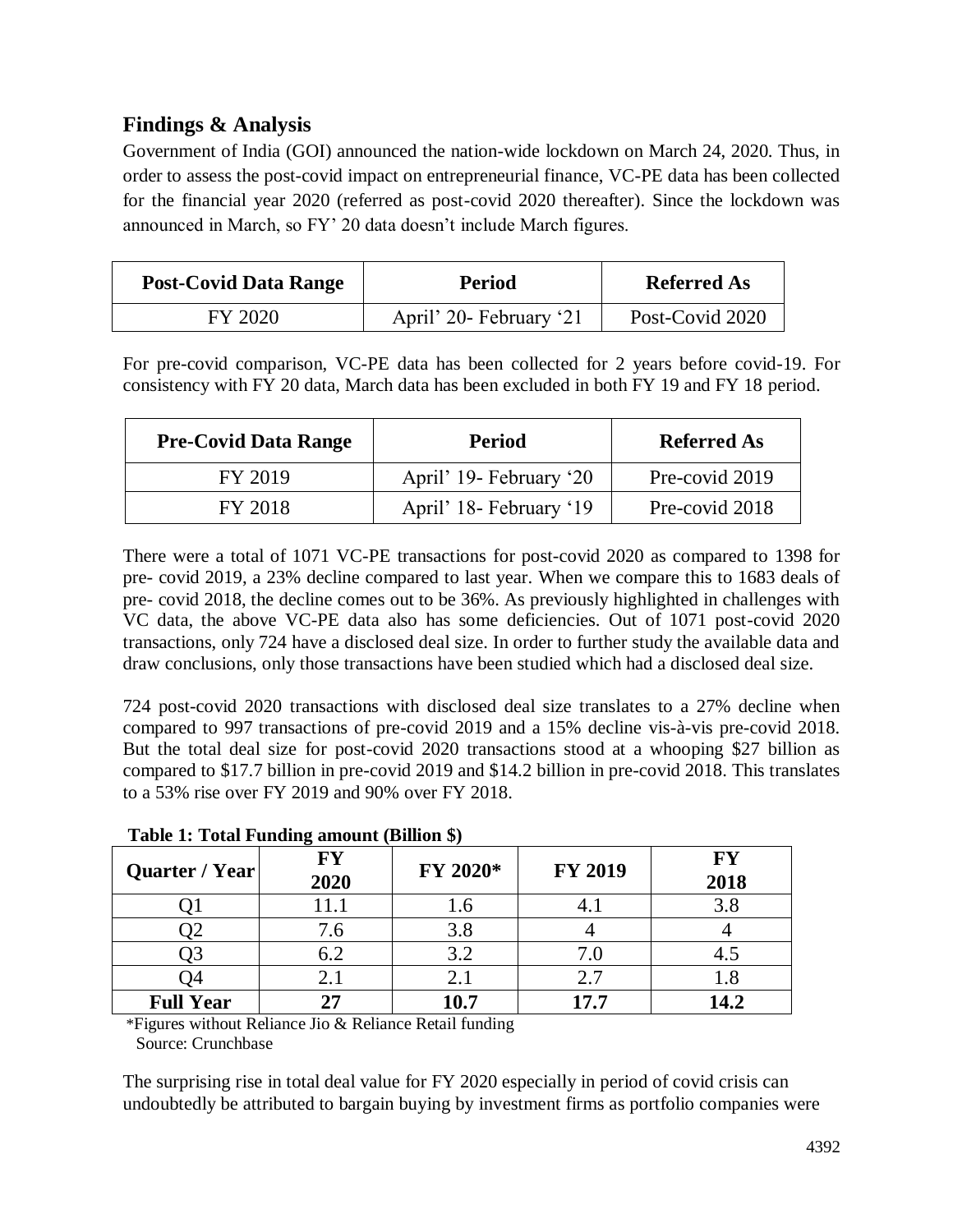looking to raise "desperate capital" due to complete stoppage of business and uncertainty in opening up of the economy. This was also due to new business opportunities and segment that have come up as a result of the crisis.

But a deeper look into the post covid-2020 numbers show that Reliance Jio and Reliance Retail accounted for over 60% of total equity funds raised by investment firms in FY 2020. A total of 14 rounds of fund-raising totaling \$16.3 billion inflated the total figures for FY 2020.

So, excluding the Jio & Retail investments, total VC-PE investments for post-covid 2020 stands at \$10.7 billion which is a 40% decline from FY 2019 and 25% decline from FY 2018 figures. As expected, figures for Q1 FY 2020 represents a marked decline as this is the time when GOI announced the lockdown and hence most affected.

| <b>Funding</b>   | <b>Seed</b>  | <b>Early</b> | Late         | <b>Private</b> |
|------------------|--------------|--------------|--------------|----------------|
| <b>Stage</b>     | <b>Stage</b> | <b>Stage</b> | <b>Stage</b> | <b>Equity</b>  |
| <b>FY 2020</b>   |              |              |              |                |
| Q1               | 42%          | 24%          | 15%          | 6%             |
| Q <sub>2</sub>   | 55%          | 17%          | 12%          | 6%             |
| Q <sub>3</sub>   | 56%          | 17%          | 11%          | 5%             |
| $*Q4$            | 50%          | 18%          | 11%          | 5%             |
| <b>Full Year</b> | 51%          | 19%          | 12%          | 6%             |
| <b>FY 2019</b>   |              |              |              |                |
| Q1               | 52%          | 21%          | 21%          | 3%             |
| Q2               | 48%          | 23%          | 10%          | 6%             |
| Q <sub>3</sub>   | 51%          | 21%          | 13%          | 5%             |
| $*Q4$            | 48%          | 24%          | 14%          | 3%             |
| <b>Full Year</b> | 50%          | 22%          | 12%          | 4%             |
| <b>FY 2018</b>   |              |              |              |                |
| Q1               | 54%          | 18%          | 7%           | 5%             |
| Q <sub>2</sub>   | 50%          | 16%          | 9%           | 4%             |
| Q <sub>3</sub>   | 46%          | 25%          | 9%           | 5%             |
| $*$ O4           | 51%          | 23%          | 11%          | 6%             |
| <b>Full Year</b> | 51%          | 20%          | 9%           | 5%             |

#### **Table 2: Funding Stage –Wise (%)**

\*Q4 denotes January to February;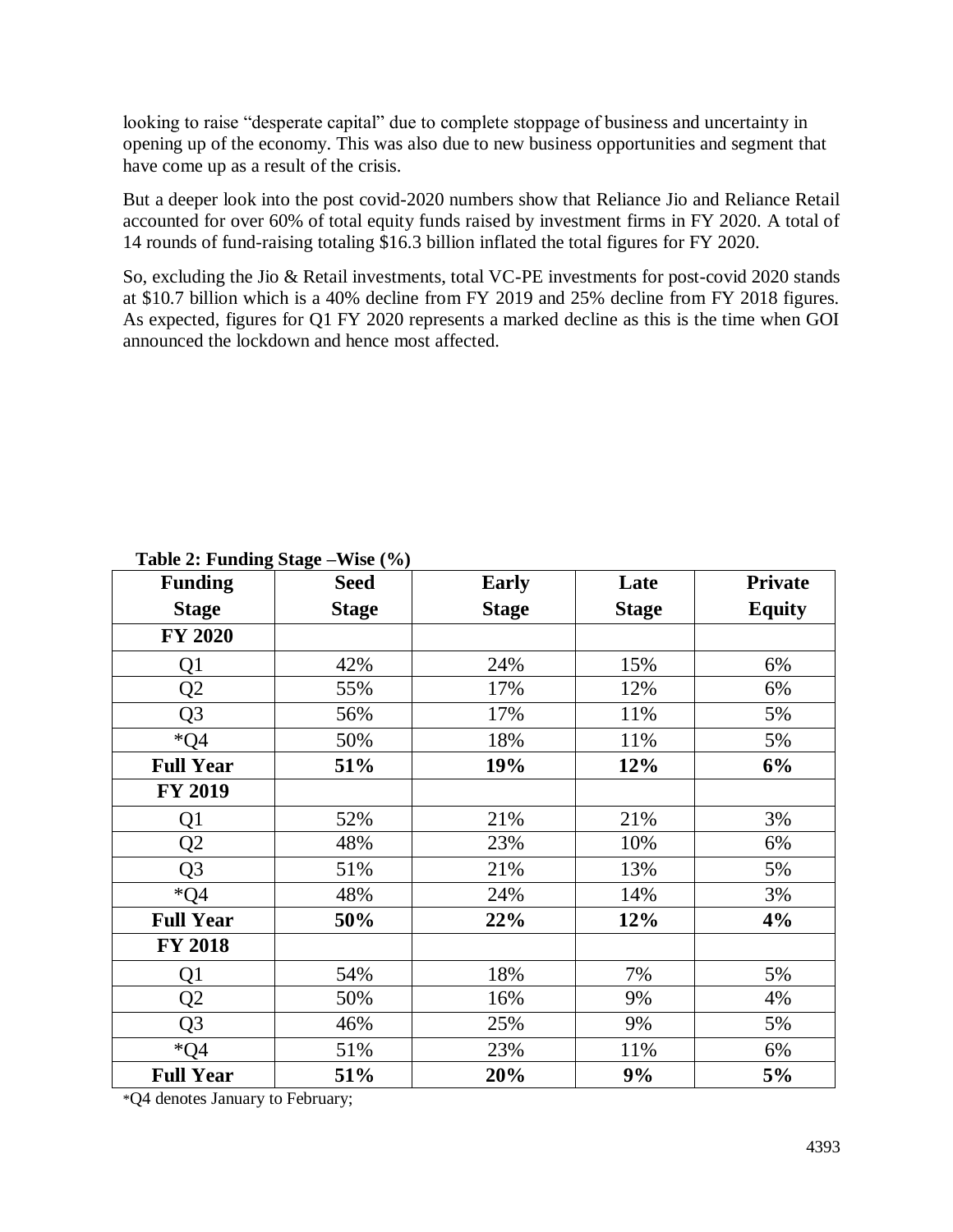#### Source: Crunchbase

| <b>Funding</b><br><b>Stage</b> | <b>Seed Stage</b> | <b>Early Stage</b> | <b>Late Stage</b> | <b>Private</b><br><b>Equity</b> |
|--------------------------------|-------------------|--------------------|-------------------|---------------------------------|
| <b>FY 2020</b>                 | 0.4               | 1.25               | 4.17              | 19.43                           |
| <b>FY 2019</b>                 | 0.46              | 2.52               | 8.6               | 4.18                            |
| <b>FY 2018</b>                 | 0.29              | .44                | 5.11              | 4.75                            |

Table 3: Total Funding Received Stage Wise (bn \$)

Source: Crunchbase

Table 2 shows the funding pattern for all the three periods quarter wise. It is evident that immediately after the lockdown, number of seed funding rounds in Q1, FY 2020 stood at 42% of all the transactions in the year which is drastically lower when compared with the annual average of 51% and with 52% in Q1 2019 and 54% in Q1 2018. But 6% share of private equity funding in Q1 FY 2020 shows a 100% increase Y-O-Y.

This can be attributed to the fact that investors became wary of investing in new startups in the period of uncertainty and held back investments in riskier new investments. It can also be drawn that investment firms continued to fund their more established portfolio companies which had higher chances of survival in the aftermath of the crisis as is evident by uptick in late stage and more so in private equity numbers in FY 2020.

Although the figures for seed and stage financing might garner the majority number of transactions (see table 2), but they represent a miniscule number in terms of total deal value. 42% of the total seed transactions in post-covid 2020 represent just 1.5% of the total deal size of US \$27 billion whereas 6% of the private equity represent 72% of the total deal size (see table 3), although that figure comes down to 30% without the Reliance Jio & Retail investments.

## **Conclusion & Discussion**

There were a total of 1071 equity VC-PE transactions in 2020 in India, which is a 23% decline to 2019 VC-PE transactions and a 36% decline vis-a-vis 2018. This is in line with the existing literature which argues that covid-19 will lead to a decline in number of deals in the immediate future.

When we only consider transactions with a disclosed deal size, post covid 2020 total deal size stands at a total of US \$27 billion. This shows a rise of over 50% over 2019 and nearly 90% over 2018 figures. This is in contradiction with the existing literature which predicts a fall in deal volume all around the world post covid.

On the other hand, if we remove the 14 rounds of funding received by the Reliance group, the remaining total deal size of just over billion shows a completely different picture which translates to a decline of 40% and 25% vis-à-vis pre-covid 2019 and pre-covid 2018.

This brings us to the point where we can clearly see the covid impact on number as well as quantum of funding received from VC-PE transactions. The lockdown did impact supply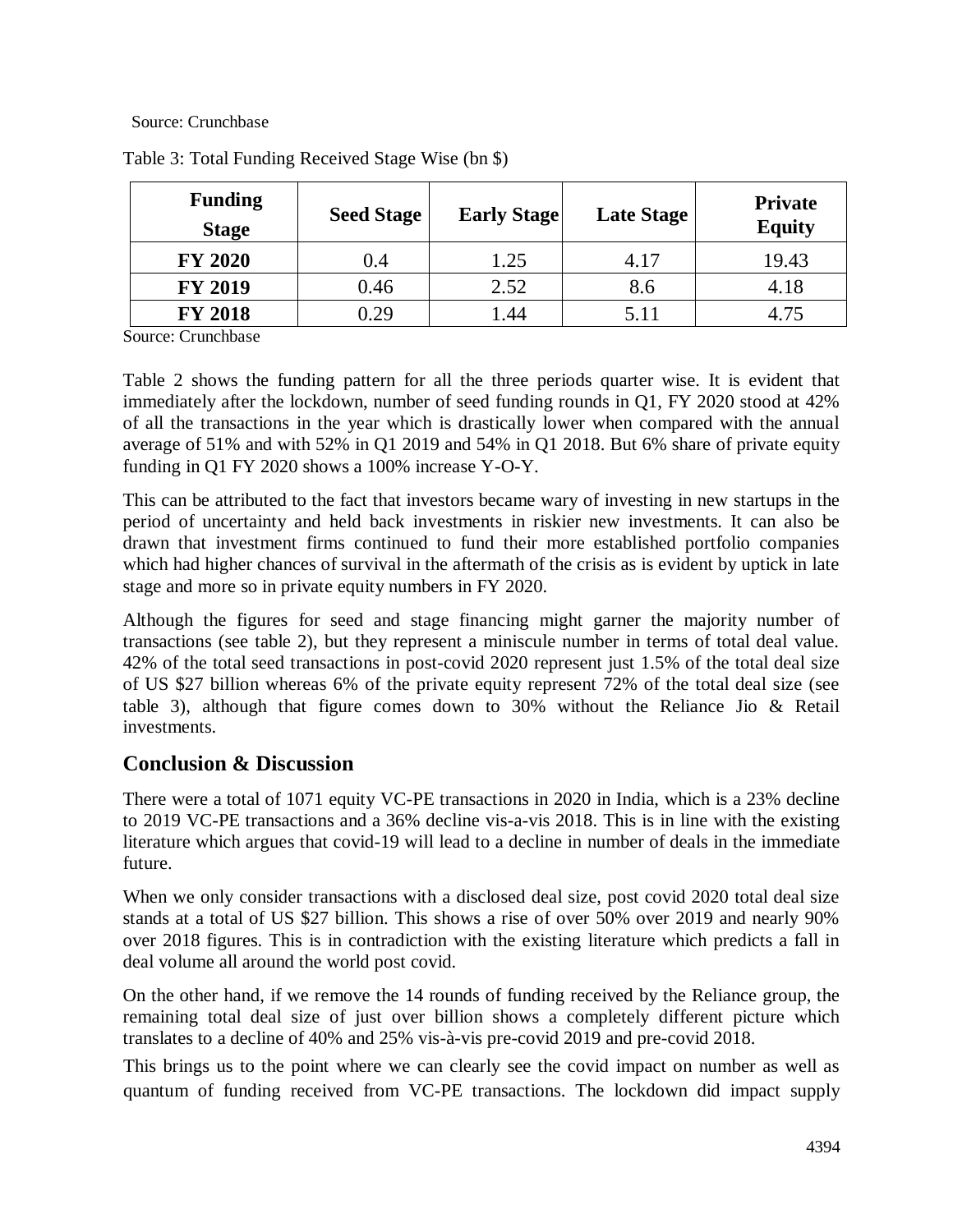chains across the globe, suppressed or zero demand in certain categories and fear of the pandemic did keep the venture capitalists out of action. But at the same time US \$16 billion worth of transactions which were garnered by just two entities of the same group (Reliance Jio-8 rounds and Reliance Retail-6 rounds) clearly show that there is no dearth of capital for the right venture.

It is also evident from the quarterly distribution of stage wise funding data that seed stage funding showed a sudden decrease in Q1 after covid, but it suddenly picked up in the next 2 quarters and normalized in Q4. This can be attributed to judicious usage of funds as investors were vary of investing in small companies as chances of their survival was less when compared to late stage or growth startups. This is clear with a high and stable private equity investment data in all the quarter of post covid 2020. A pick up in seed funding in Q2 and Q3 of post covid 2020 can be attributed to bargain buying as these small seed stage companies needed survival funding and hence depressed valuations and bargain buys for venture capitalists.

Covid- 19 has slowed down the venture funding activity in the aftermath of the crisis but with the systematic and quick roll out of vaccine all over the country it looks like we will be in for an interesting year ahead for the entrepreneurial world. The post covid world will bring the forgotten as well new categories and industries in focus which will be an interesting area of further research.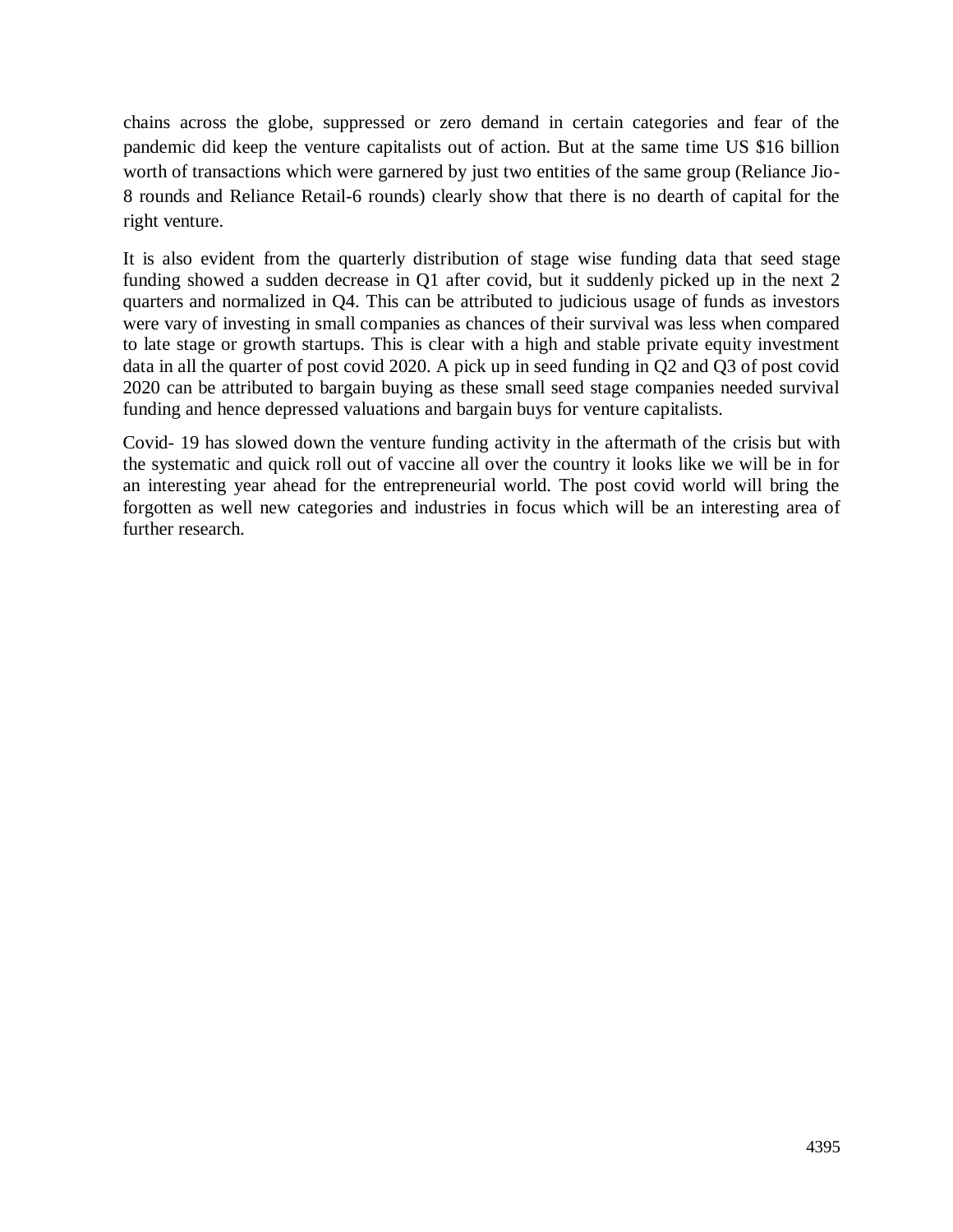### **References**

Andrea Bellucci, A. B. (2020). The Reallocation Effects of COVID-19: Evidence from Venture Capital Investments around the World. Europe: Money and Finance Research Group.

Andreas Kuckertz, L. B. (2020). Startups in times of crisis – A rapid response to the Covid -19 Pandemic. Journal of Business Venturing Insights.

Company, I. B. (2020). India Private Equity Report 2020. Bain & Company.

Francisco Linan, I. J. (2020). The Covid-19 pandemic and entrepreneurship: some reflections.

International Journal of Emerging Markets.

Geertjan De Vires, J. H. (2020). Venture capital syndication in times of economic crisis. An International Journal of Entrepreneurial Finance, 195-213.

IVCA. (2020). IVCA Private Equity: Venture Capital Report.

Mason, C. (2020). The Coronavirus economic crisis: its impact on venture capital and high growth enterprises. Seville, Spain: Joint Research Centre.

Mike Wright, K. R. (1998). Venture Capital and Private Equity: A Review and Synthesis. Journal of Business Finance & Accounting,  $25(5)$  & (6).

Paul A. Gompers, S. N. (2020). Private Equity And Covid-19. Cambridge: National Bureau of Economic Research, Working Paper 27889.

Paul Gompers, W. G. (2020). Venture Capitalists And Covid-19. Cambridge: Working Paper 27824, National Bureau Of Economic Research.

Prohorovs, A. (2020, June). Startups in the Covid-19 funnel. Forbes, pp. 6-10.

Ross Brown, A. R. (2020). Financing entrepreneurship in times of crisis: Exploring the impact of COVID-19 on the market for entrepreneurial finance in the United Kingdom. International Small Business Journal: Researching Entrepreneurship.

Sabrina T. Howell, J. L. (2020). Financial distancing: how venture capital follows the economy down and curtails innovation. Cambridge: National Bureau of Economic Research, Working Paper 27150.

Scott R. Baker, N. B. (2020). Covid-Induced Economic Uncertainty. Cambridge: National Bureau Of Economic Research.

Private Equity. (2020, May) Retrieved from IVCA: <https://ivca.in/private-equity/>

<https://news.crunchbase.com/news/global-2020-funding-and-exit/>

https://support.crunchbase.com/hc/en-us/articles/115010458467-Glossary-of-Funding-Types

[https://corpgov.law.harvard.edu/2020/05/15/covid-19s-potential-impact-on-venture-capital](https://corpgov.law.harvard.edu/2020/05/15/covid-19s-potential-impact-on-venture-capital-investment-terms/)[investment-terms/](https://corpgov.law.harvard.edu/2020/05/15/covid-19s-potential-impact-on-venture-capital-investment-terms/)